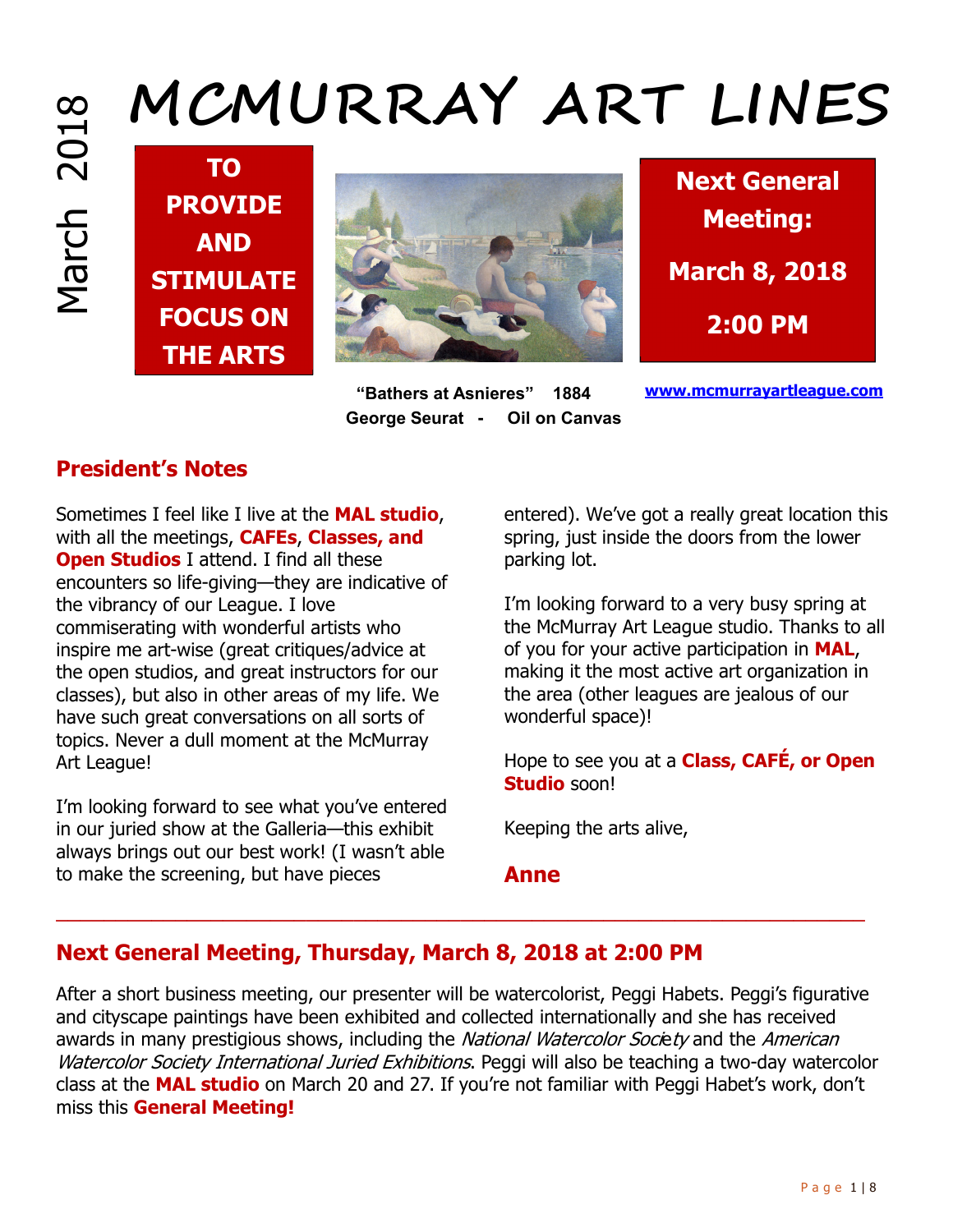## **NOTICE**

If you have information you want to share with **MAL** members, please submit your article to our President, Anne Trimble with a copy to the newsletter coordinator, Paul Rebholz. Please turn in your info by Thursday (or Friday if you choose) after the Board Meeting to be printed in the next newsletter.

**\_\_\_\_\_\_\_\_\_\_\_\_\_\_\_\_\_\_\_\_\_\_\_\_\_\_\_\_\_\_\_\_\_\_\_\_\_\_\_\_\_\_\_\_\_\_\_\_\_\_\_\_\_\_\_\_\_\_\_\_\_\_\_\_\_\_\_\_\_\_\_\_\_\_\_\_\_**

#### **UPCOMING LIBRARY SHOW- SALUTE TO NATURE**

Please consider exhibiting your art at Peters Township Library. See the schedule below for show dates and themes. By the Monday before the show start date email Sandy Conley (conley1973@verizon.net) the title, medium and price for up to 3 pieces of work. You can also register on our website.

| <b>SHOW DATES</b>                                                                                | <b>THEME</b>          |  |  |
|--------------------------------------------------------------------------------------------------|-----------------------|--|--|
| Jan. 10 - Mar. 14, 2018                                                                          | Photography Club Show |  |  |
| Mar. 15* - May 23, 2018                                                                          | Salute to Nature      |  |  |
| May 23 - July 25, 2018                                                                           | Near and Far          |  |  |
| July 25 - Oct. 24, 2018                                                                          | Mismatched            |  |  |
| Oct. 24 - Jan. 9, 2019                                                                           | Playtime              |  |  |
| *Note the drop off is THURSDAY, Mar. 15, 2018 to coordinate with the<br><b>Photography Club.</b> |                       |  |  |

#### **CALLS FOR ARTISTS**

Our Lady of Grace Church just off Bower Hill is holding their annual Pentecost Sacred Arts Juried Exhibition on May 16-20. Deadline for registration is March 23. Click here for a brochure that has more information on this exhibit.

https://www.mcmurrayartleague.com/resources/Documents/Misc/OLG-Sacred%20Arts%20Festival%20Brochure%202018.pdf

#### **CONFIRMED MEETING DATES FOR 2018**

**\_\_\_\_\_\_\_\_\_\_\_\_\_\_\_\_\_\_\_\_\_\_\_\_\_\_\_\_\_\_\_\_\_\_\_\_\_\_\_\_\_\_\_\_\_\_\_\_\_\_\_\_\_\_\_\_\_\_\_\_\_\_\_\_\_\_\_\_\_\_**

**\_\_\_\_\_\_\_\_\_\_\_\_\_\_\_\_\_\_\_\_\_\_\_\_\_\_\_\_\_\_\_\_\_\_\_\_\_\_\_\_\_\_\_\_\_\_\_\_\_\_\_\_\_\_\_\_\_\_\_\_\_\_\_\_\_\_\_\_\_\_\_\_\_\_\_\_\_\_\_\_\_\_\_\_\_\_\_\_\_\_\_\_\_\_\_\_\_\_\_\_\_** 

| <b>Board Meetings</b>         |  |  |  |
|-------------------------------|--|--|--|
| <b>Third Mondays, 2:00 PM</b> |  |  |  |

March 19, 2018 April 16, 2018 May 21, 2018

| <b>General Meetings</b>   | Program                       |  |
|---------------------------|-------------------------------|--|
| <b>Second Thursdays</b>   | <b>Speakers</b>               |  |
| March 8, $2018 - 2:00$ PM | Peggy Habets - Watercolor     |  |
| April 12, 2018 - 7:00 PM  | Jeannie McGuire - Watercolor  |  |
| May 10, 2018 - 7:00 PM    | Sandra Conley - Music and Art |  |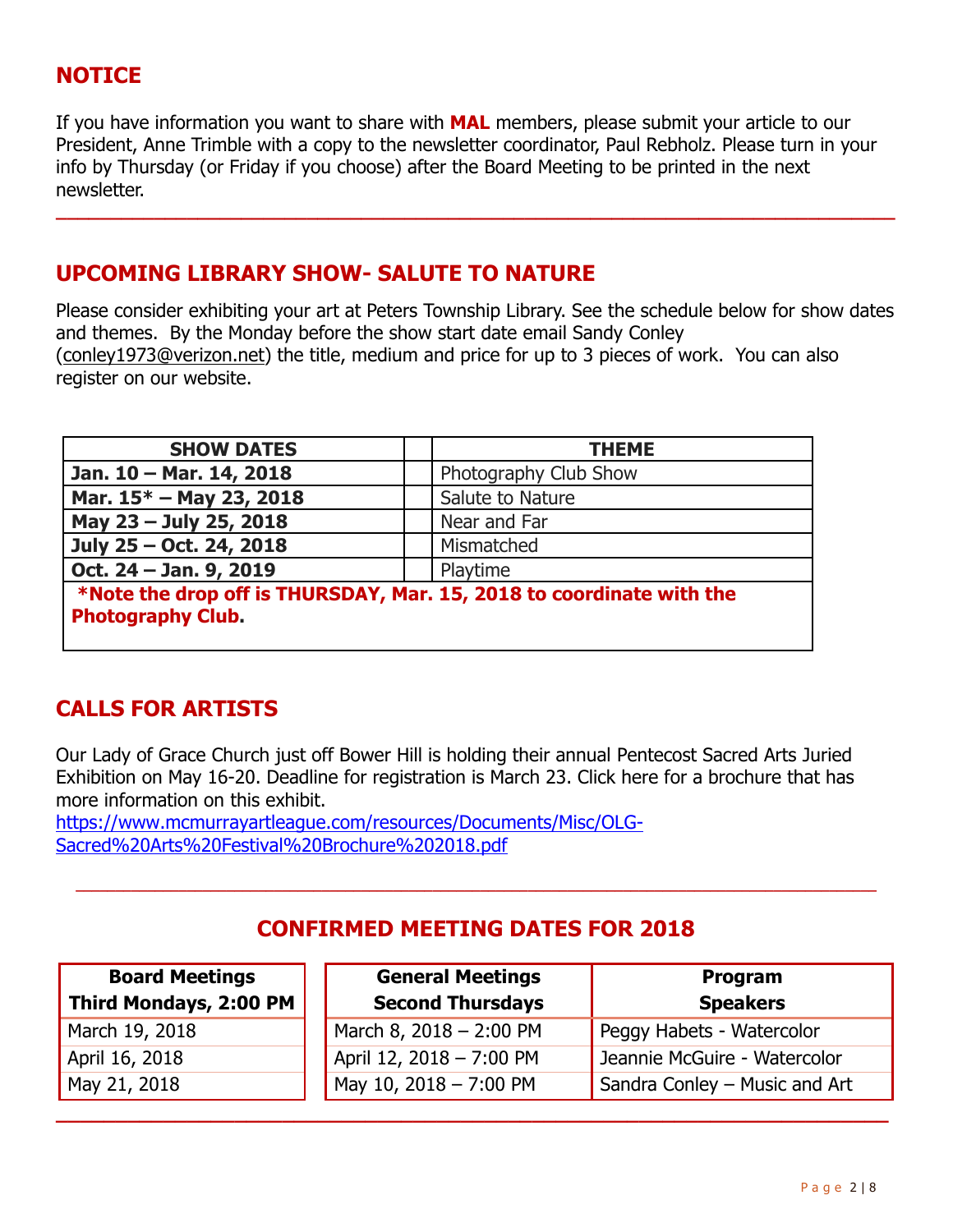#### **STUDIO CLASSES**

We have had a nice representation of McMurray Art League interest over the fall classes. Despite the fact that we have a wounded class coordinator, you all have been carrying the ball and keeping the attendance high for all the classes. Current and upcoming classes for Winter/Spring 2018:

| <b>Date</b>           | <b>Class</b>                                  | <b>Time</b>             | Member | Non-<br><b>Member</b> |
|-----------------------|-----------------------------------------------|-------------------------|--------|-----------------------|
| Feb. $28$             | <b>Tom McNickle, Oil Landscapes</b>           | $10:00-3:00$ \$40/day   |        | \$45/day              |
| Mar. 7, 14            | <b>Bill Vrscak, Watercolor</b>                | $10:00-4:00$ \$40/day   |        | \$45/day              |
| Mar. 20, 27           | Peggi Habets, Watercolor                      | $10:00-4:00$ \$40/day   |        | \$45/day              |
| Apr. 4, 11, 18,<br>25 | Sue Levy, Beginner-Intermediate<br>Watercolor | $10:00 - 2:00$ \$30/day |        | \$35/day              |
| Apr. 28, May 5        | <b>David Csont, Watercolor</b>                | $10:00 - 3:00$ \$35/day |        | \$40/day              |
| May 9, 16             | <b>Ashley Garner, Acrylic/Oil Figures</b>     | $10:00 - 2:00$ \$30/day |        | \$35/day              |

We have enough folks registered for Peggi Habet's class, but need more folks to sign up for Bill Vrscak's watercolor class (which starts in the middle of the Galleria show). All classes are held at the **McMurray Art League Studio.** Check out details for classes at the **MAL website** https://www.mcmurrayartleague.com/Classes .

Happy Painting!

#### **Fred Kunz**

**Important Reminder**: Registration for classes can be done on-line or by contacting our **Class Registrar, Jean Kunz** via e-mail at classregistrar@mcmurrayartleague.com or by phone at 412-831- 9992. Early registration is encouraged.

**\_\_\_\_\_\_\_\_\_\_\_\_\_\_\_\_\_\_\_\_\_\_\_\_\_\_\_\_\_\_\_\_\_\_\_\_\_\_\_\_\_\_\_\_\_\_\_\_\_\_\_\_\_\_\_\_\_\_\_\_\_\_\_\_\_\_\_\_\_\_** 

#### **SPRING SHOW AT THE GALLERIA MARCH 2-11**

We're very excited to show off our talented artists' work at the Spring Juried Show at The Galleria in Mt. Lebanon. Be sure to join us at the reception! Awards will be announced at 7:00 PM!

**\_\_\_\_\_\_\_\_\_\_\_\_\_\_\_\_\_\_\_\_\_\_\_\_\_\_\_\_\_\_\_\_\_\_\_\_\_\_\_\_\_\_\_\_\_\_\_\_\_\_\_\_\_\_\_\_\_\_\_\_\_\_\_\_\_\_\_\_\_\_\_\_\_\_\_\_\_\_\_\_\_\_\_\_\_\_\_\_\_\_\_\_\_\_\_\_\_\_\_\_\_\_\_\_\_** 

| <b>Important dates</b>          |                         |
|---------------------------------|-------------------------|
| Drop off work (Galleria):       | Friday, March 2 7-9 AM  |
| Reception:                      | Saturday March 3 6-8 PM |
| People's Choice voting cut-off: | Thursday, March 8 8 PM  |
| Show takedown:                  | Sunday, March 11 5-7 PM |

#### **Jan Pini**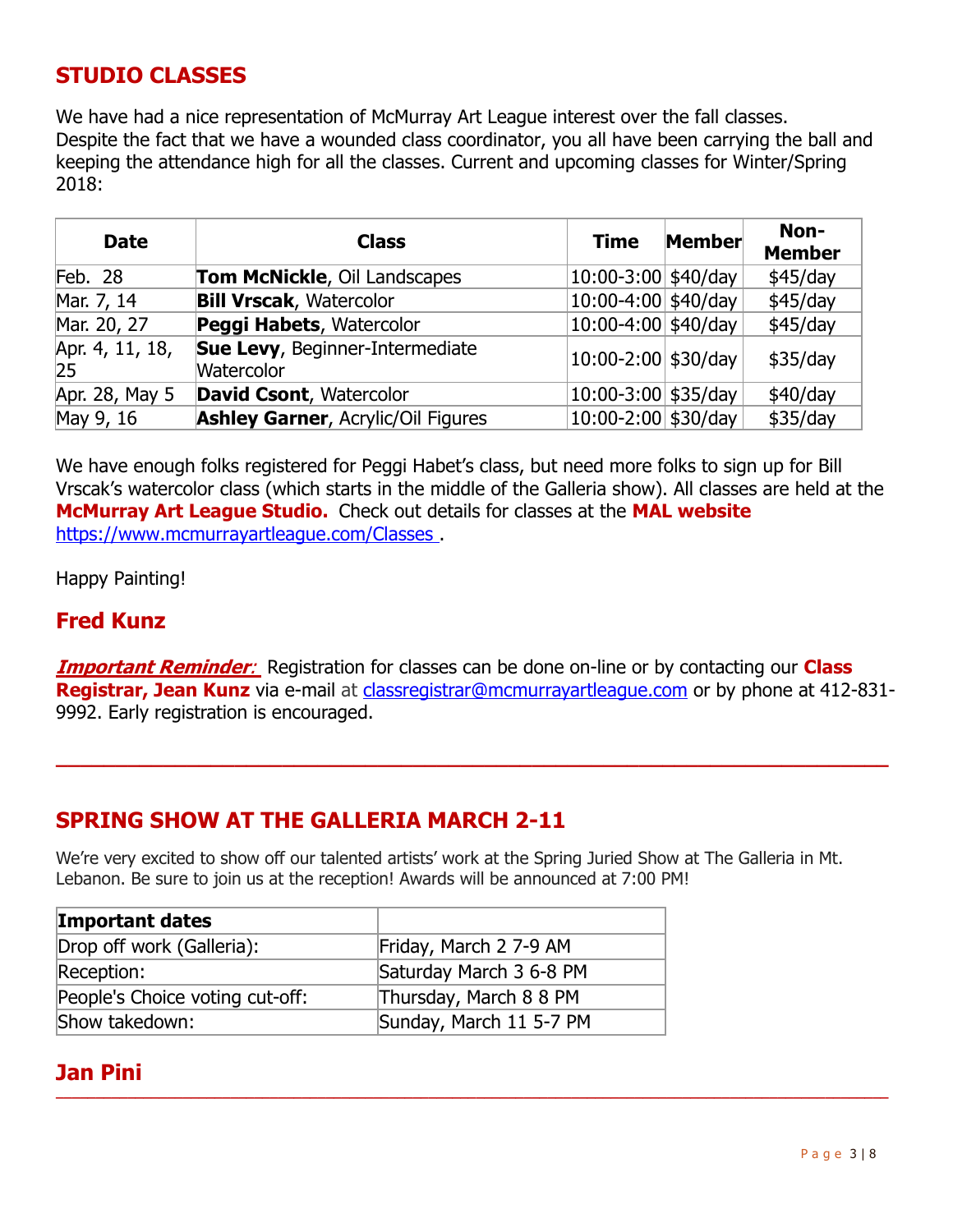#### **OPEN STUDIO**

As it has been, **Open Studio** will continue being open to members on Fridays from 10AM to 2PM through March. Also, we will be following the no school/no **Open Studio** plan. However, in the case of sudden severe weather, you can find information about closings on the **MAL Website** and/or via an eblast message to your email. As well, you can always contact me directly via phone or email any time.

Karen Vituccio 412-835-1124 412-860-9049 klvituccio@gmail.com.

Come out and be creative in a fun environment with good friends. Nothing more perfect than that...hope to see you there!

#### **Karen Vituccio**

# **CAFÉ**

**CAFEs (Creative Arts for Everyone)** are sessions where **MAL** members share a technique they've learned that is unique to the arts community. Fee for each session is only \$3.00 to help pay for utilities. Here's what's happening with the **CAFÉ's:**

**\_\_\_\_\_\_\_\_\_\_\_\_\_\_\_\_\_\_\_\_\_\_\_\_\_\_\_\_\_\_\_\_\_\_\_\_\_\_\_\_\_\_\_\_\_\_\_\_\_\_\_\_\_\_\_\_\_\_\_\_\_\_\_\_\_\_\_\_\_\_\_\_\_\_\_\_** 

We'll re-presenting Barbara Jaenike on "Painting the Poetic Landscape" in a series of CAFEs. This time we'll view one each day, then do the homework associated with the lesson. On the MAL website, click on the lesson name to view details about each lesson and the materials you need to bring. Note that, though Ms. Jaenike paints with pastels, these lessons can be applied to any medium. We've already learned a lot from Ms. Jaenike's first lesson, "Composition." We'll continue the series on the following dates:

- Tuesday, February 27, 10:00 AM—Color Harmony
- Tuesday, March 13, 10:00 AM—Color Temperature
- Wednesday, March 21, 10:00 AM—Edges and Editing

#### And More **Cafe's**:

- Monday, March 26: Needle felting with Darlene Sanders
- Wednesday, March 28: Origami, with Nancy Hokaj
- Tuesday, April 3: Viewing of "Tim's Vermeer" (thanks, Betty Roseborough!)

• Late April or May: Patty Shields will be showing us her poured acrylic technique.

Hope to see you at a **CAFE** soon to learn some really interesting art and craft demos and videos and learn some new techniques!

#### **Anne Trimble**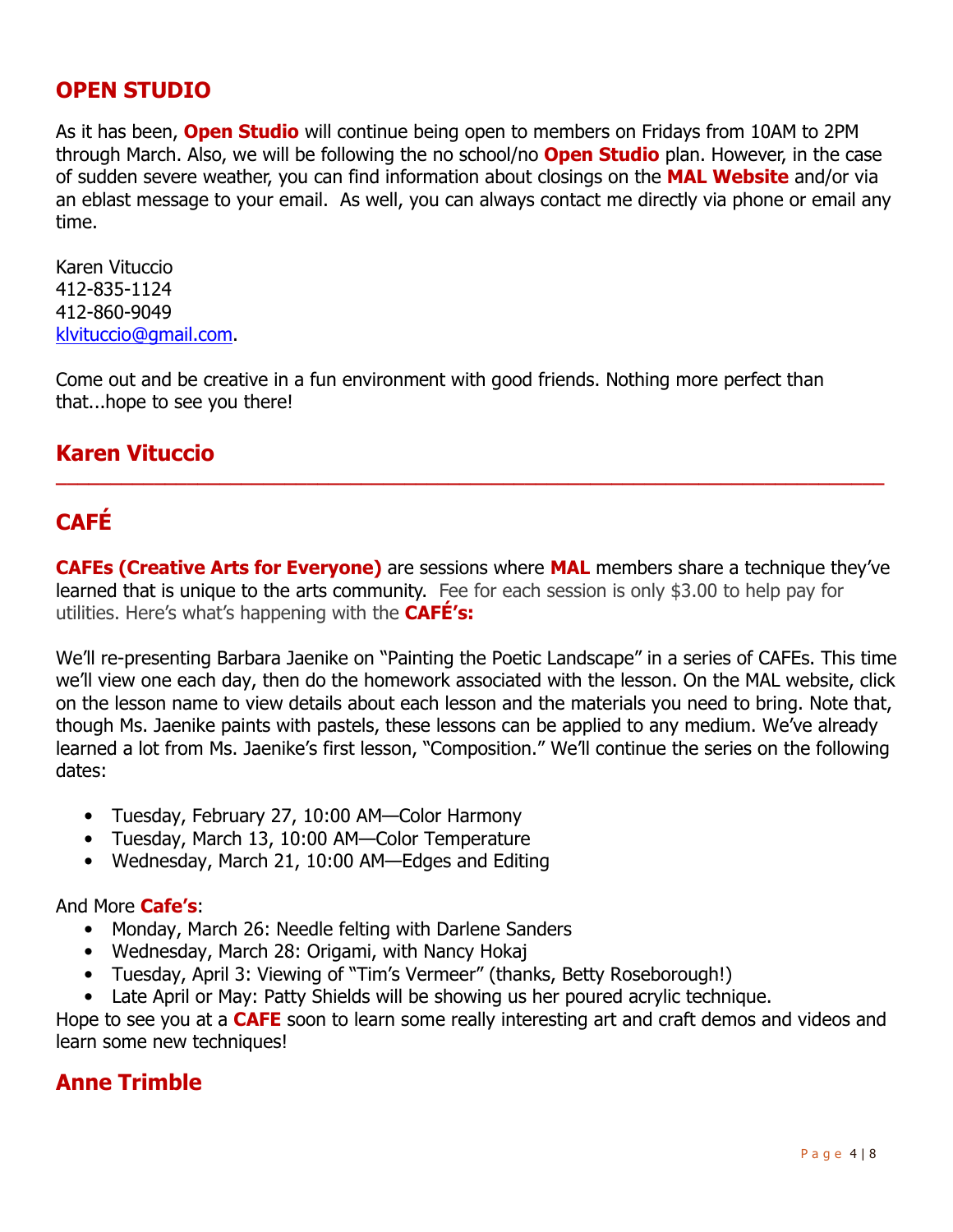#### **STUDIO GALLERY SHOW – "THEN AND NOW" will be displayed March 8, 2018 – Late May - early June**

**\_\_\_\_\_\_\_\_\_\_\_\_\_\_\_\_\_\_\_\_\_\_\_\_\_\_\_\_\_\_\_\_\_\_\_\_\_\_\_\_\_\_\_\_\_\_\_\_\_\_\_\_\_\_\_\_\_\_\_\_\_\_\_\_\_\_\_\_\_\_\_\_\_\_\_\_\_\_\_\_\_\_\_\_\_\_\_\_\_\_\_\_\_\_\_\_\_\_\_\_\_\_\_\_\_** 

To save you a trip to the studio, you can pick up the **"Red, Red & More Red"** art and deliver "**Then & Now"** work on Thursday March 8 after the 2 PM **General Meeting.** And of course if you choose, you may pick up and deliver pieces from 5-6 PM on March 8 as we normally do. Please register by contacting the show chairs or online by noon Monday March 5 at https://www.mcmurrayartleague.com/event-2616096/Registration. Paintings should be framed and ready to hang.

How can I interpret the theme of the upcoming studio show, **"Then and Now"**? As always, use the theme loosely as a guideline; feel free to interpret it any way you want. This is what makes the shows interesting - seeing artists' interpretations of a theme.

- 1. Submit either single pieces or a pair of artwork that somehow reflects the theme.
- 2. Subjects can be most anything. "Then" can mean the past as in covered bridges, historical buildings or sites, scenes that evoke the past - personal or public, old age etc. etc. The "now" can be the present as in people in our life, street scenes, objects of daily use etc. etc.
- 3. You may also enter an old painting of yours to hang next to a new painting of yours. Old painting vs. what you are doing now. Let us know of this so that they can be hung next to each other.
- 4. If you can think of another way of interpreting **"Then and Now"** (other than past and present) feel free to do so. For example, first this then that happened i.e. the water was blue then turned gray. Please submit your entries to Michalina Pendzich at mpendzich54@yahoo.com or Linda Saksa at saxa3@msn.com by Monday, March 5 with title, medium, price and size. Feel free to submit 3-4 pieces. Thanks for sharing your art!

## **Linda Saksa, Michalina Pendzich**

## **McMurray Art League Scholarship**

The **2018 Bunky Mosites Memorial Senior Scholarship** application has been posted to the art league website. The scholarship application is open to any high school senior that either attends Peters Township School District, or has an immediate family member (parent or grandparent) who is a current member of the McMurray Art League. The student must be a current high school Senior planning on furthering their education in fine arts, art education, graphic design, or architecture. The judging for the \$500 scholarship will take place on May 1, 2018. Questions may be directed to Carol Aurin, Scholarship Chair at ca0460@verizon.net or 724-348-4714 or Linda Van Newkirk at ljvartist@comcast.net or 412-400-7116.

**\_\_\_\_\_\_\_\_\_\_\_\_\_\_\_\_\_\_\_\_\_\_\_\_\_\_\_\_\_\_\_\_\_\_\_\_\_\_\_\_\_\_\_\_\_\_\_\_\_\_\_\_\_\_\_\_\_\_\_\_\_\_\_\_\_\_\_\_\_\_\_\_\_\_\_\_\_\_\_\_\_\_\_\_** 

**\_\_\_\_\_\_\_\_\_\_\_\_\_\_\_\_\_\_\_\_\_\_\_\_\_\_\_\_\_\_\_\_\_\_\_\_\_\_\_\_\_\_\_\_\_\_\_\_\_\_\_\_\_\_\_\_\_\_\_\_\_\_\_\_\_\_\_\_\_\_\_\_\_\_\_\_\_\_\_\_\_\_\_\_** 

## **Carol Aurin**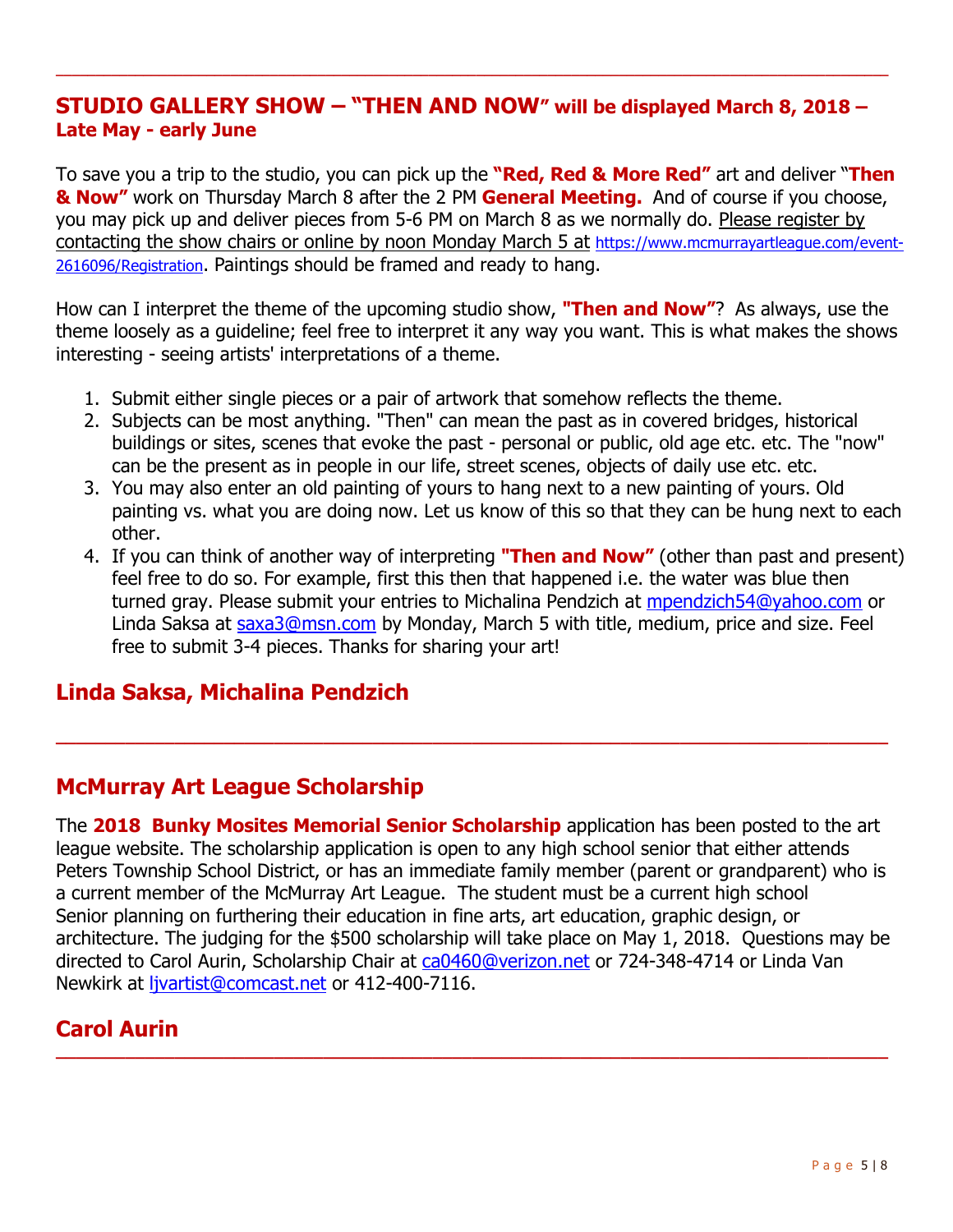## **NEWS FROM OTHER LEAGUES**

**Bethel Artist Guild:** Next meeting will be Thursday March 1 at 2:30 PM. Guest speaker will be Luz Adriana Seidensticker, who is a textile artist. She has a Masters in Chemistry and material Sciences. Each quilted project is treated as a canvas, experimenting with sewing methods that achieve the illusion of more than three-dimensional forms using only commercially available fabrics and threads. Luz Adriana is an active member of the Round Table Quilters and Three Rivers Quilters guild and has served as instructor and register of the Three Rivers Quilt Show. She has won several awards for her work and is currently writing her first book on a sewing technique called Curved Piecing. Visitors are always welcome for meetings at the Bethel Park Community Center.

**PITTSBURGH SOCIETY OF ARTISTS:** New Member screening is Sunday March 18, 2018 Drop off is 12:30 to 1:30 PM. Applicants must submit 3 gallery ready art pieces that are exclusively created by the applicant and made within the last two years. Art must be picked up from 3:30 to 4:30 PM. Bring pieces to Panza Gallery 115 Sedgewick Street Millvale PA 15209.

There will be a new member show dedicated to new members from spring 2016 and fall/spring 2017 screenings. It will be at Frame 15, Studio Eight 27 on the South Side (Frame 15, Studio Eight 27, 827 East Warrington Avenue, third floor). The show runs from March 2 through March 29, 2018. Opening reception is Friday, March 9 from 6 until 8 PM.

**Pittsburgh Watercolor Society:** Waterworks show by members will be March 31 to April 22, 2018 at Spinning Plate Gallery 5821 Baum Blvd., Pittsburgh, PA 15206. Opening reception is Sat. March 31, 5-8 PM. Juror will be Kathleen Zimbicki, noted watercolor artist. Screening for new members is March 18, 2018. Drop off is between 1:30 and 2 PM at the chapel room of the sixth Presbyterian Church 1688 Murray Ave , Pittsburgh, PA 15217. To register for the spring 2018 Screening please go to: https://www.pittsburghwatercolorsociety.com . Select "Join Us" from the menu. For questions, please contact the screening chair at: screening@pittsburghwatercolorsociety.com .

**SHAL (South Hills Art League**): It is sad to report the outstanding artist and dedicated member Paul Trimmer passed away last week. His hard work, quirky humor, and positive attitude will be sorely missed in the local art scene.

**\_\_\_\_\_\_\_\_\_\_\_\_\_\_\_\_\_\_\_\_\_\_\_\_\_\_\_\_\_\_\_\_\_\_\_\_\_\_\_\_\_\_\_\_\_\_\_\_\_\_\_\_\_\_\_\_\_\_\_\_\_\_\_\_\_\_\_\_\_\_\_\_\_\_\_\_**

#### **Fran Marze**

#### **WINDOW EXHIBIT**

February's **Window Exhibit** is David Soden, a long time supporter of **McMurray Art League**. Rosetta Dufalla will exhibit in March.

**\_\_\_\_\_\_\_\_\_\_\_\_\_\_\_\_\_\_\_\_\_\_\_\_\_\_\_\_\_\_\_\_\_\_\_\_\_\_\_\_\_\_\_\_\_\_\_\_\_\_\_\_\_\_\_\_\_\_\_\_\_\_\_\_\_\_\_\_\_\_\_\_\_\_\_\_\_\_\_\_\_\_\_\_\_\_\_\_\_\_\_\_\_\_\_\_\_\_\_\_\_\_\_\_** 

#### **Darla Rae Duffy**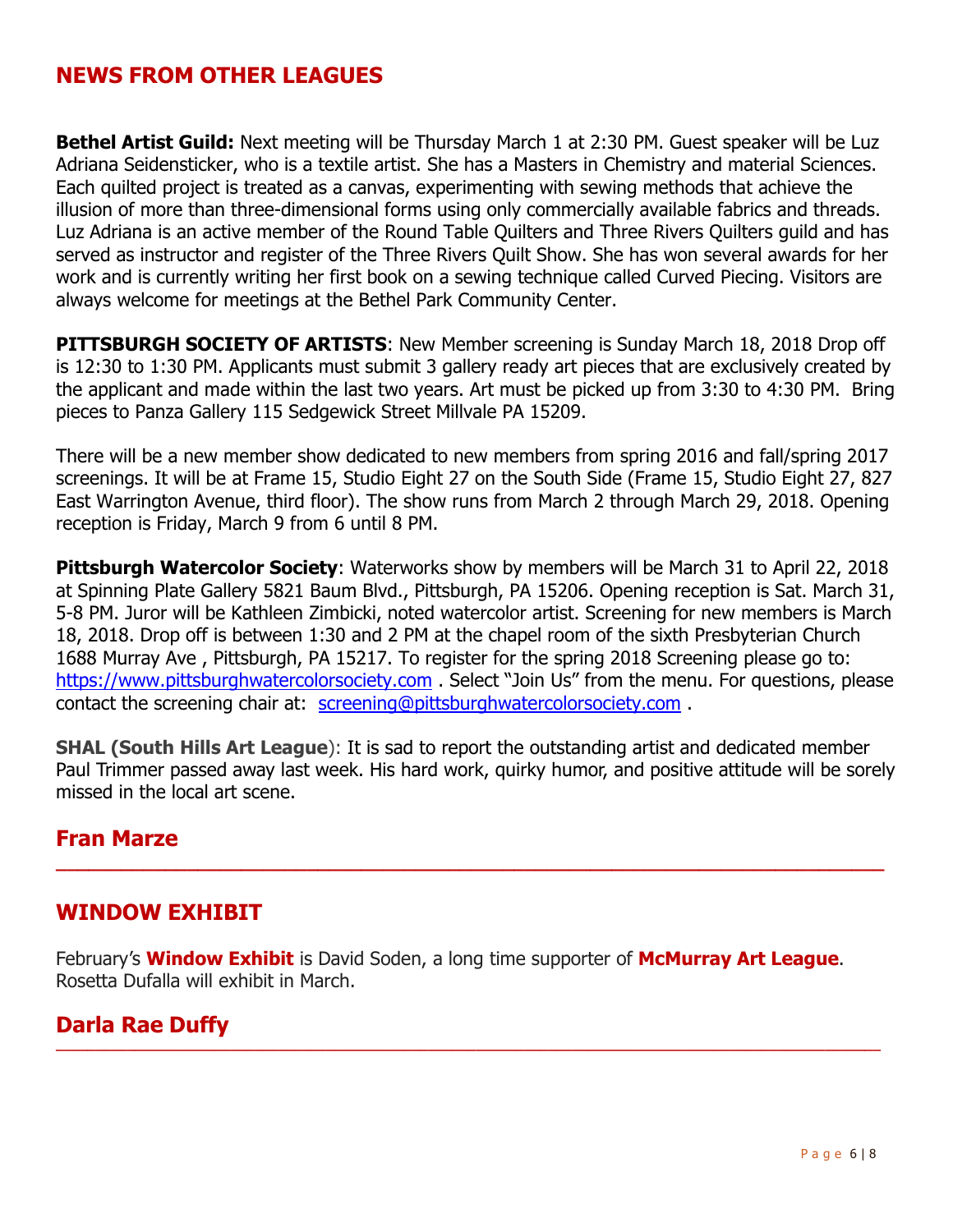#### **MEMBERSHIP AND NOMINATIONS REPORT – NEW MEMBER INFO ON PAGE 7**

Currently, there are 100 active members in **MAL**. To join us and pay your membership in full, the cost is \$17.50 (for the second half of our fiscal year). Contact Leslie Baldwin at (412)720-7380 or lesbld@verizon.net with any membership questions.

**McMurray Art League** has so much to offer its members, including several sales and exhibition opportunities, **Classes** taught by internationally known artists in a variety of media, **Open Studio** painting time, and **Cafe** style classes during which

members share their artistic interests with other members. To continue to offer all of this, **MAL** needs your involvement!

Below are three of the board and committee positions that must be filled for 2018- 2019. Descriptions and duties of each can be found in your **McMurray Art League Directory**. Outgoing board and committee members will assist you with the transition. You can contact (or you'll be contacted by) Leslie Baldwin at (412) 720-7380 regarding:

- 1. *VICE PRESIDENT* (and Cafe class coordinator) Current VICE PRESIDENT: Carmen DiGiacomo
- 2. RECORDING SECRETARY Current RECORDING SECRETARY Anne Davis
- 3. NOMINATIONS COMMITTEE Current Nominations Committee: (1) Leslie Baldwin (remaining) and (2) Sue Levy (outgoing).

#### **Leslie Baldwin**

#### **ARTISTIC YOU**

Our latest Artistic You was a wonderful evening. Although there were only four students, they all enjoyed themselves, loved their painting and want to attend our next class. Of course the food was great and the class ran smoothly thanks to our volunteers.

**\_\_\_\_\_\_\_\_\_\_\_\_\_\_\_\_\_\_\_\_\_\_\_\_\_\_\_\_\_\_\_\_\_\_\_\_\_\_\_\_\_\_\_\_\_\_\_\_\_\_\_\_\_\_\_\_\_\_\_\_\_\_\_\_\_\_\_\_\_\_\_\_\_\_\_\_\_\_\_\_\_\_\_\_\_\_\_\_\_\_\_\_\_\_\_\_\_\_\_\_\_\_**

**\_\_\_\_\_\_\_\_\_\_\_\_\_\_\_\_\_\_\_\_\_\_\_\_\_\_\_\_\_\_\_\_\_\_\_\_\_\_\_\_\_\_\_\_\_\_\_\_\_\_\_\_\_\_\_\_\_\_\_\_\_\_\_\_\_\_\_\_\_\_\_\_\_\_\_\_\_\_\_\_\_\_\_\_** 

#### **Linda VanNewkirk**

**MAL** welcomes two new members Epto Badawi and Robin Kushner! Please add their contact information to your **MAL directories**.

| <b>Badawi, Eptehal (Epto)</b><br>505 Timber Lane<br>Clairton                      |  | PA 15025     |                                   | 703-229-7359 eptehal.badawi@hotmail.com |  |
|-----------------------------------------------------------------------------------|--|--------------|-----------------------------------|-----------------------------------------|--|
| <b>Kushner, Robin</b><br>1401 Candlewood Dr (Donald)<br>Pittsburgh<br>PA<br>15241 |  | 412-401-5029 | 412-831-1332 rkushner63@qmail.com |                                         |  |

**\_\_\_\_\_\_\_\_\_\_\_\_\_\_\_\_\_\_\_\_\_\_\_\_\_\_\_\_\_\_\_\_\_\_\_\_\_\_\_\_\_\_\_\_\_\_\_\_\_\_\_\_\_\_\_\_\_\_\_\_\_\_\_\_\_\_\_\_\_\_\_\_\_\_\_\_\_\_\_\_\_\_\_\_\_\_\_\_\_\_\_\_\_\_\_\_\_\_\_\_\_\_**